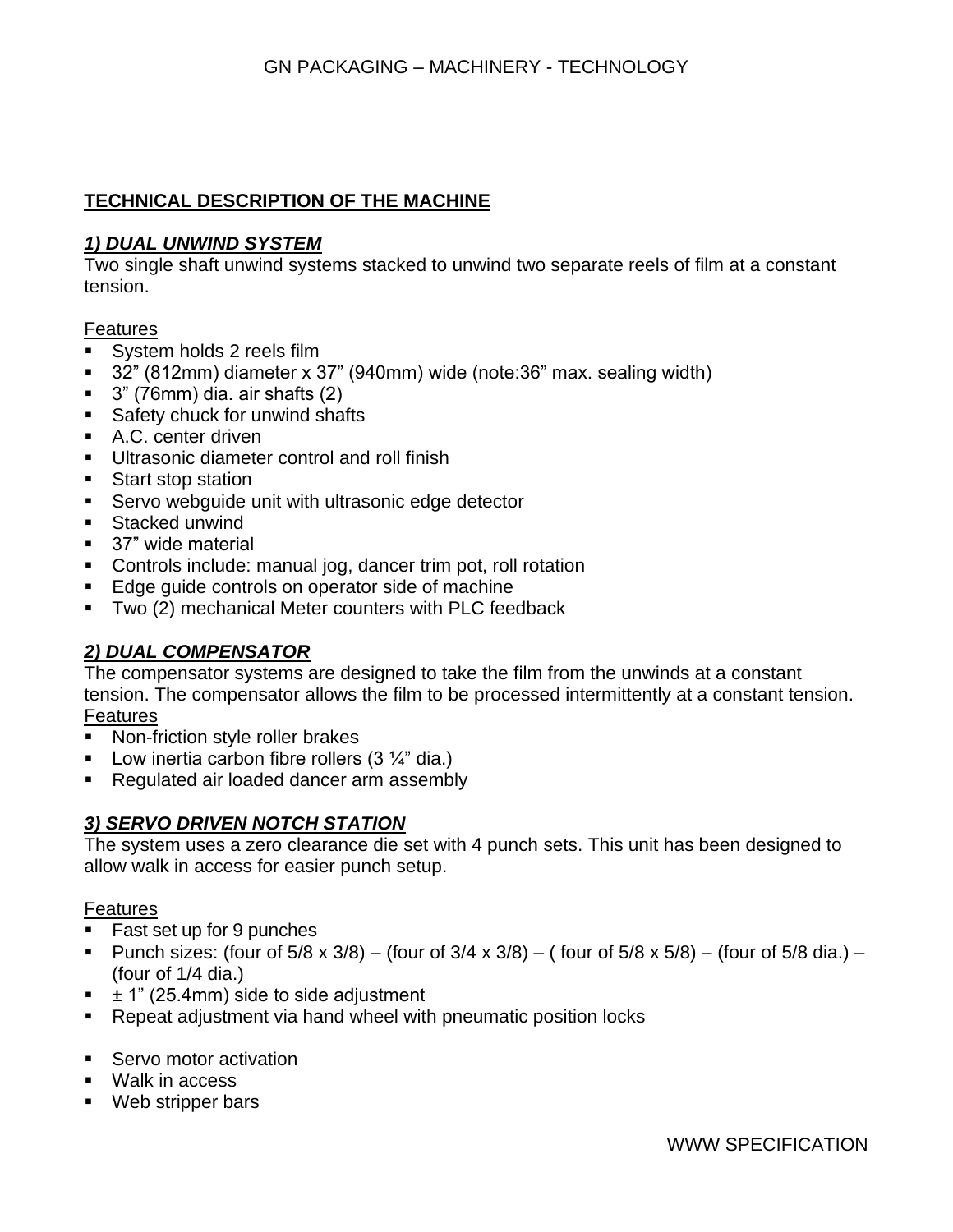- Safety lock out
- 1 7/16" min. centers on punches
- Vacuum draw off by customer

# *4) SERVO ENTRY DRAW ROLLER*

System is driven via its own independent servo.

#### Features

- AC Servo
- Air loaded upper draw roller with separate LH, RH & center control
- Gear driven upper roller
- Accepts web tension change
- Gates timing belt drive
- Accepts 37" web width
- Note: GN standard draw rollers are 3.00" diameter
- Ability to enable or disable from operator interface

# *5) SERVO SEALING PRESS*

The sealing press is the heart of the medical pouch machine. By utilizing AC servo control, combined with four pressure points, this system gives the converter absolute control of pressure and sealing dwell. The temperature is also very stable as the platen includes a single zone heat system with ISO bar technology, to insure uniform temperature profile. The system will be designed to accept your existing dies

#### **Features**

- A.C. servo drives for absolute control
- **Eccentrically driven four post design**
- Extra lift position
- Repeat adjustment via handwheel with pneumatic position locks
- Max. die 36" (914mm) x 36" (914mm)
- Lower platen is 37" x 37"
- Heat control via the PLC
- Top heated platen- single with ISO bars
- $\blacksquare$  Bottom heated platen single zone
- Metal to rubber sealing
- Linear rail mounts for smooth setup
- Safety lock out
- **E** Manual safety lockout pin
- Solid structure mount system at floor level
- One mother plate with customer bolting pattern
- Mother plate held in place with threaded rods and hand knobs
- Mother plate & die loading rails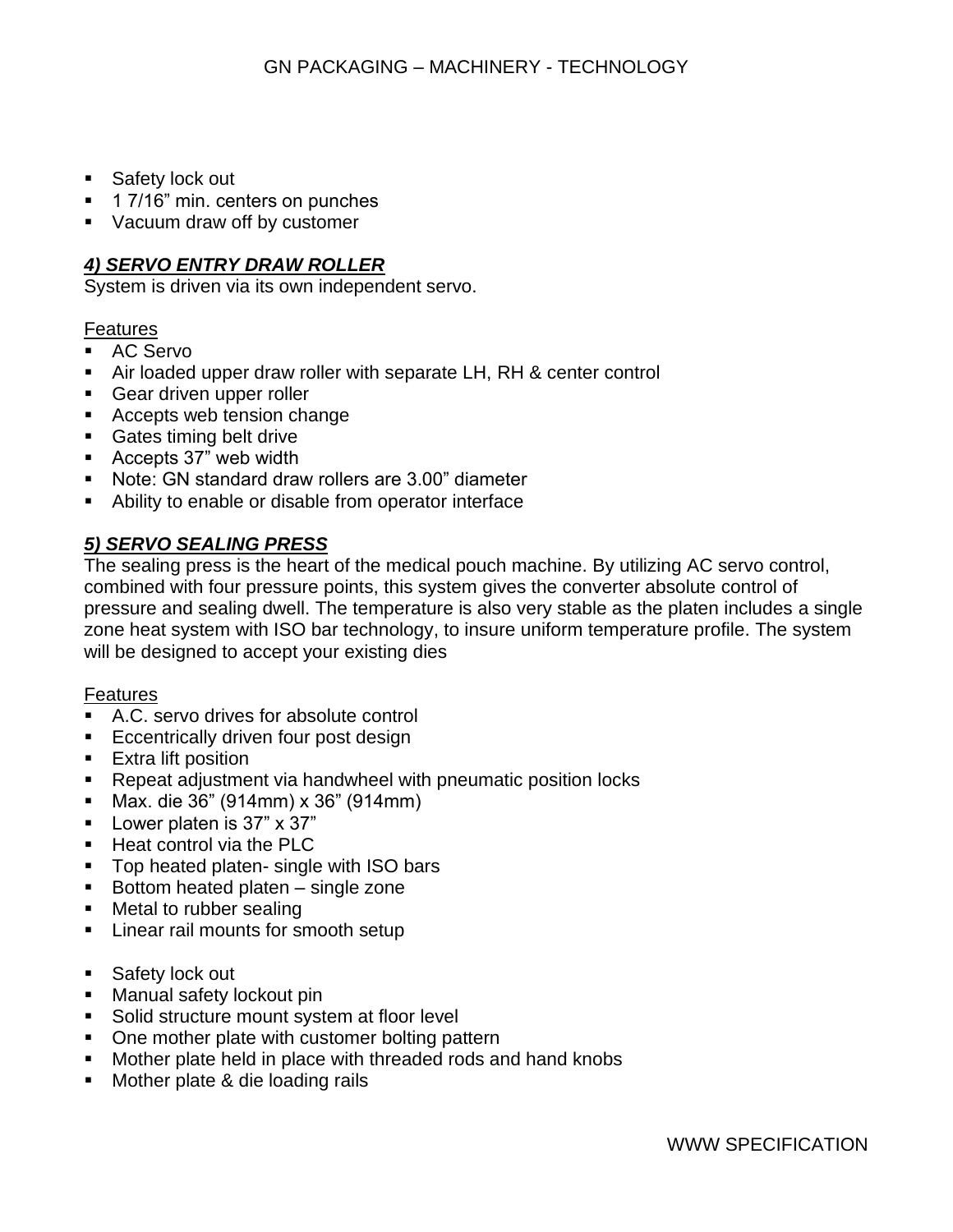# *6) CHILLING PLATE*

System is a static device for cooling the seals that is adjacent to the sealing press.

### Features

- Water cooled (water cooling device supplied by customer)
- Chill plate  $-14" \times 37"$
- **Deflection bars to maintain film against cooling plate**
- **EXECT** Linked to sealing press for common adjustment
- Maximum allowable operating pressure  $-45$  psi.

# *7) HOLE PUNCH STATION*

The system uses a zero clearance die set. No punch sets included. This unit has been designed to allow walk in access for easier punch setup.

### **Features**

- No punch set included. Customer to supply
- Fast set up for 8 punches
- $\pm$  1" (25.4mm) side to side adjustment
- Repeat adjustment via hand wheel with pneumatic position locks
- Pneumatic actuation
- Walk in access
- Web stripper bars
- Safety lock out
- 1 7/16" min. centers on punches
- Vacuum draw off by customer

# *8) REGISTRATION SYSTEM*

The system is used to register the print to the guillotine cut off.

### **Features**

- Easy side to side positioning
- Teach style mark sensor
- Web stabilizing bars
- Fully adjustable in transverse and longitudinal directions
- Pneumatic position locks
- Adjustable film support plate for under photo-electric eye
- Wiring protected in plastic cable track
- **■** Mounted on linear rails
- Top & bottom sensor selectable
- Program uses averaging system (adjustable average count).

### *9 SLITTER SYSTEM*

System utilizes fourteen (14) retractable safety blade units to trim or slit the web.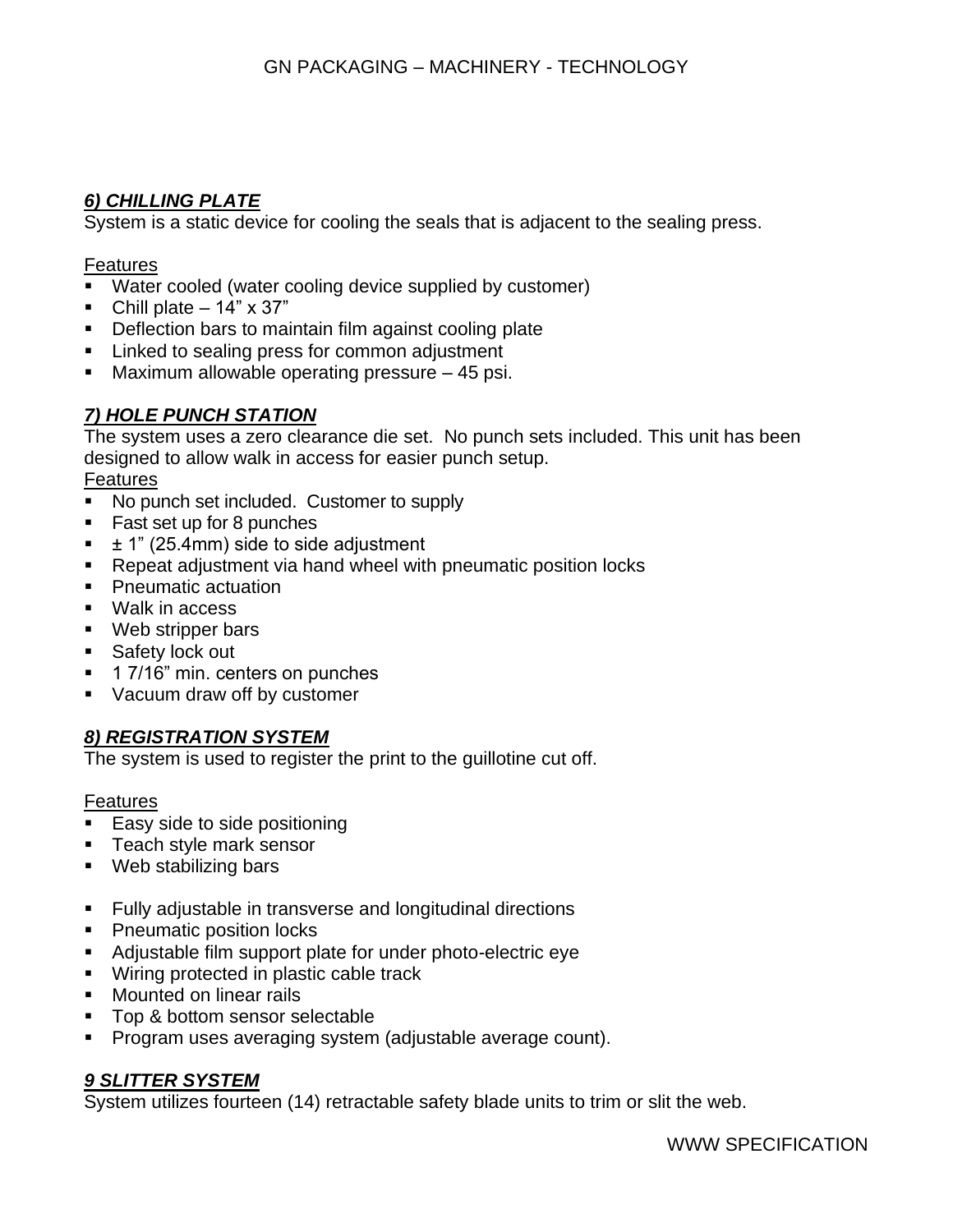## Features

- Common transverse adjustment +/- 1"
- Independent air control for each unit.
- Web support bars.
- Scale for easy set up.
- Mounted above the web for easy set up.
- 14 units included
- **•** Trim system supplied by customer

# *10 SERVO EXIT DRAW ROLLERS*

Driven via an independent A.C. servo the final draw roller accurately moves the film to the guillotine.

### Features

- A.C. independent servo complete with brake
- Air loaded upper draw roller with separate LH, RH & center control
- Gear driven upper draw roller
- Web jam-up detector system
- **EXECT:** Static eliminator package includes 3 high power bars

# *11 SERVO GUILLOTINE*

The servo driven cut-off system is supplied to cut the pouches into their final size.

### **Features**

- AC Servo eccentric drive
- Extra lift
- Efficient blade change (setup blocks)
- M2 blade material (one set included)
- 36" cutting

# *12 INDEXER DELIVERY*

System allows pouches to be stacked on a pre-set count or shingled.

### **Features**

- Cycling gate
- A.C. driven belt
- **·** Independent timers via PLC
- Stack & shingle control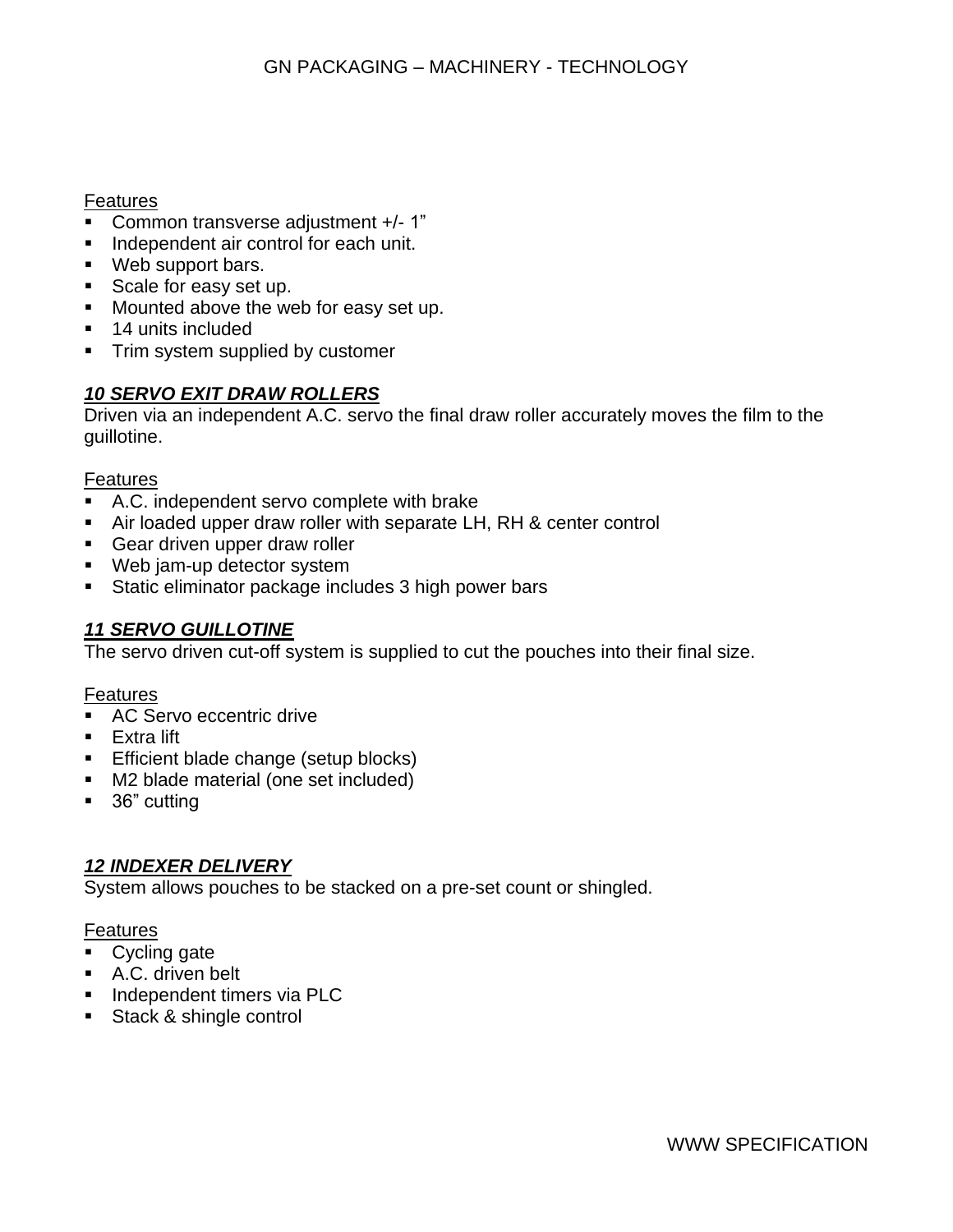- Mounted on castors for easy removal
- $\blacksquare$  Min draw 2 1/2"

## *13 CE GUARDING*

Machine is interlocked with light curtain guarding full length of the sealing system.

Features

■ CE guarding standard

## *14 CONTROL SYSTEM*

The control interface utilizes a color touch screen with on the fly adjustment to all parameters. Features

- PLC (GN standard configuration utilizes 95% Omron Electronics)
- Colour touch screen interface on control arm
- On the fly adjustment
- Custom skip with multi pouch draw up to 100" long pouches in six steps
- Multiple draw length input in skip mode
- Heat control via PLC
- Job storage/recall
- PLC control all parameters
- Message center
- Alarm & fault display
- Remote access and quick response troubleshooting via laptop (Existing)

### *15 MACHINE MONITORING SYSTEM*

The system monitors machine repeatability. The system alarms the operator should any item be out of specification.

Features

- Independent sensors for each seal function
- Alarm conditions
- **EXEC** Seal press main & auxiliary sensors
- **E** Analogue air pressure system with pressure changes via screen and job storage on seal systems
- Load cell feed back

*16 MACHINE COLOUR*

GN White – RAL # 9003